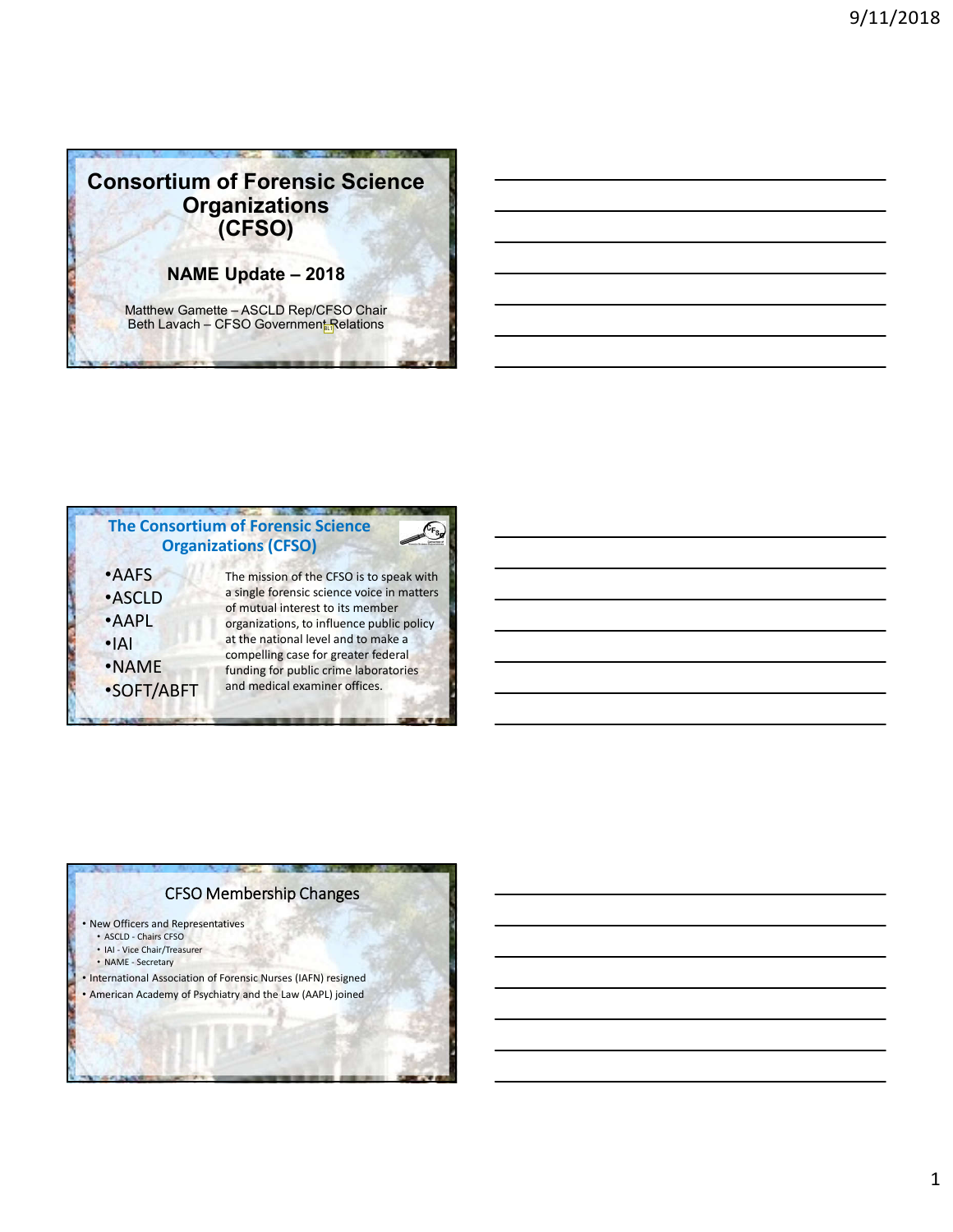### **Slide 1**

#### **BL1** CHANGE LOBBYIST TO GOVERNMENT AFFAIRS Beth Lavach, 7/31/2018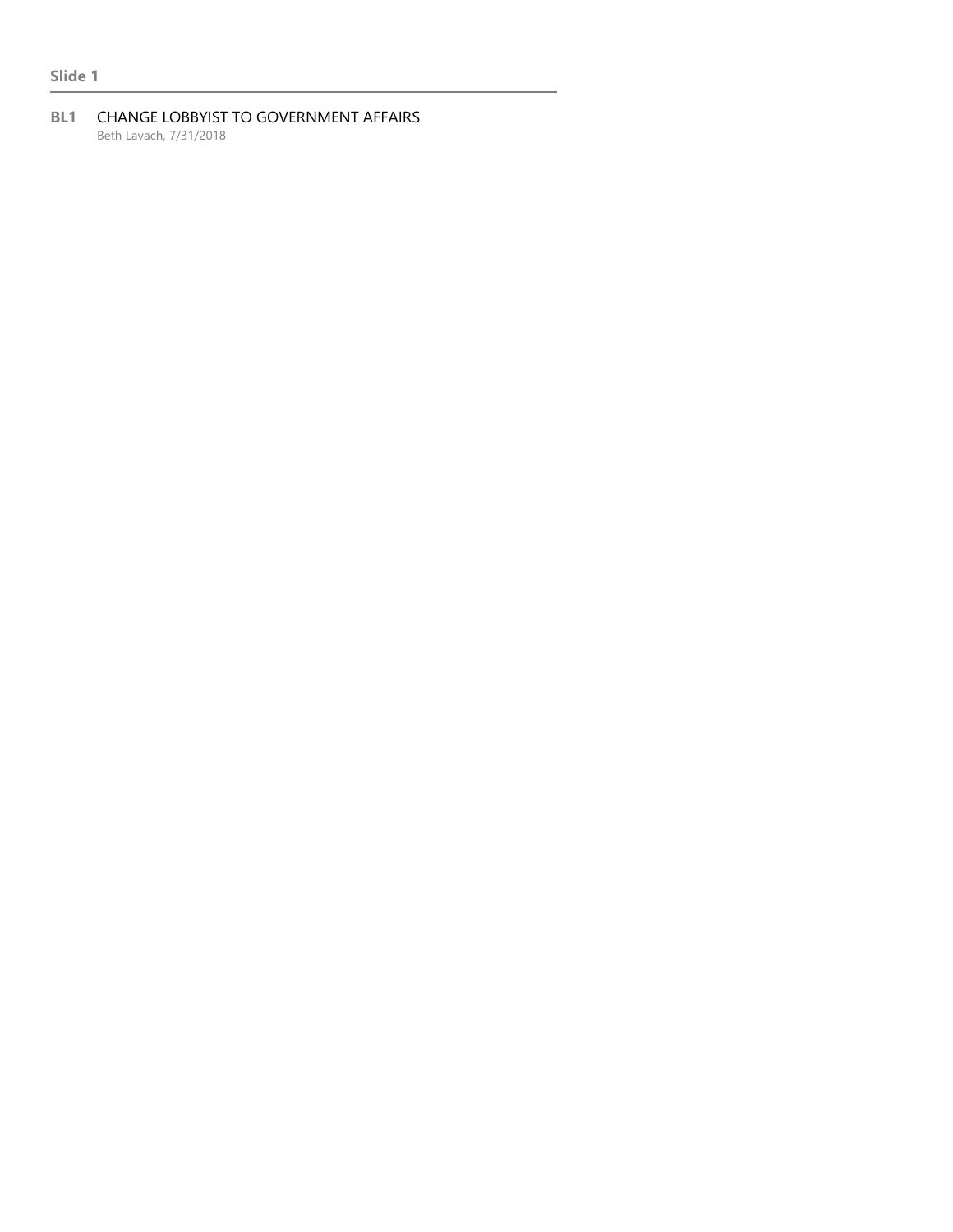#### Legislative Efforts Highlights 2017-18 Funding

• **APPROPRIATIONS (FY18)** • \$30m in Coverdell funding in FY18 budget. • \$3 m in funding for NIST OSAC • \$125m in DNA funding

• **APPROPRIATIONS (FY19) – CR Expected**<br>• Administration Coverdell \$0, House \$0, Senate \$35m<br>• NIST OSAC Administration \$0, House \$1, Senate \$5m<br>• DNA Administration \$125m, House \$125m, Senate \$125m

- Numerous letters sent by Members of Congress for funding to include Byrne JAG letter<br>• Assisted with letters of support for Coverdell sent to Appropriations Committee for increased Coverdell<br>• funding from Senator Grassl
- Dear colleague letter to Appropriations Committee requesting increased funding for forensic science due<br>to opioid issues.

• Enhanced State Opioid Overdose Surveillance expansion to 50 States

#### Legislative Efforts Highlights 2017-18 Policy: Opioids

• OPIOIDS

- Initiated efforts with the Energy and Commerce Committee and Members of Congress active with CDC to expand forensic science funding beyond DOJ (opioids and emerging drugs) and include forensic sciences in new opioid bill
- 
- S 708 INTERDICT Act, Provided edits and information to Senators Markey, Brown,
- Capito, and Rubio. Also, provided letters of support. • Worked with lawmakers (Markey, Rubio, Shaheen, and others) concerning opioid
- crisis and how this impacts forensic science providers.

# • S. 2008, Combating the Opioid Epidemic Act Through Forensic Drug Testing Act, provided edits and review to author (Shaheen-NH) and letter of support.

#### Legislative Efforts Highlights 2017-18 Policy: Opioids

- HR 1781, Comprehensive Fentanyl Control Act, reviewed and provided feedback to author- Representative Donovan's (NY)
- HR 5580, STOP Fentanyl Deaths Act of 2018, reviewed and provided feedback to authori Rep Kuster (NH) • Worked with Senator Brown on increased visibility for ME issues on Opioid Crisis and
- OFM
- Facilitated letter signed by 32 Members of the Senate to AG on need for increased funding for forensics in Opioid crisis
- **Collected anecdotal stories on how the opioid crisis is impacting state and local labs to develop a document that was used to inform legislators and others in D.C.** • Dear colleague letter to CDC from Brown and Crapo (and others) regarding funding to states for data sharing.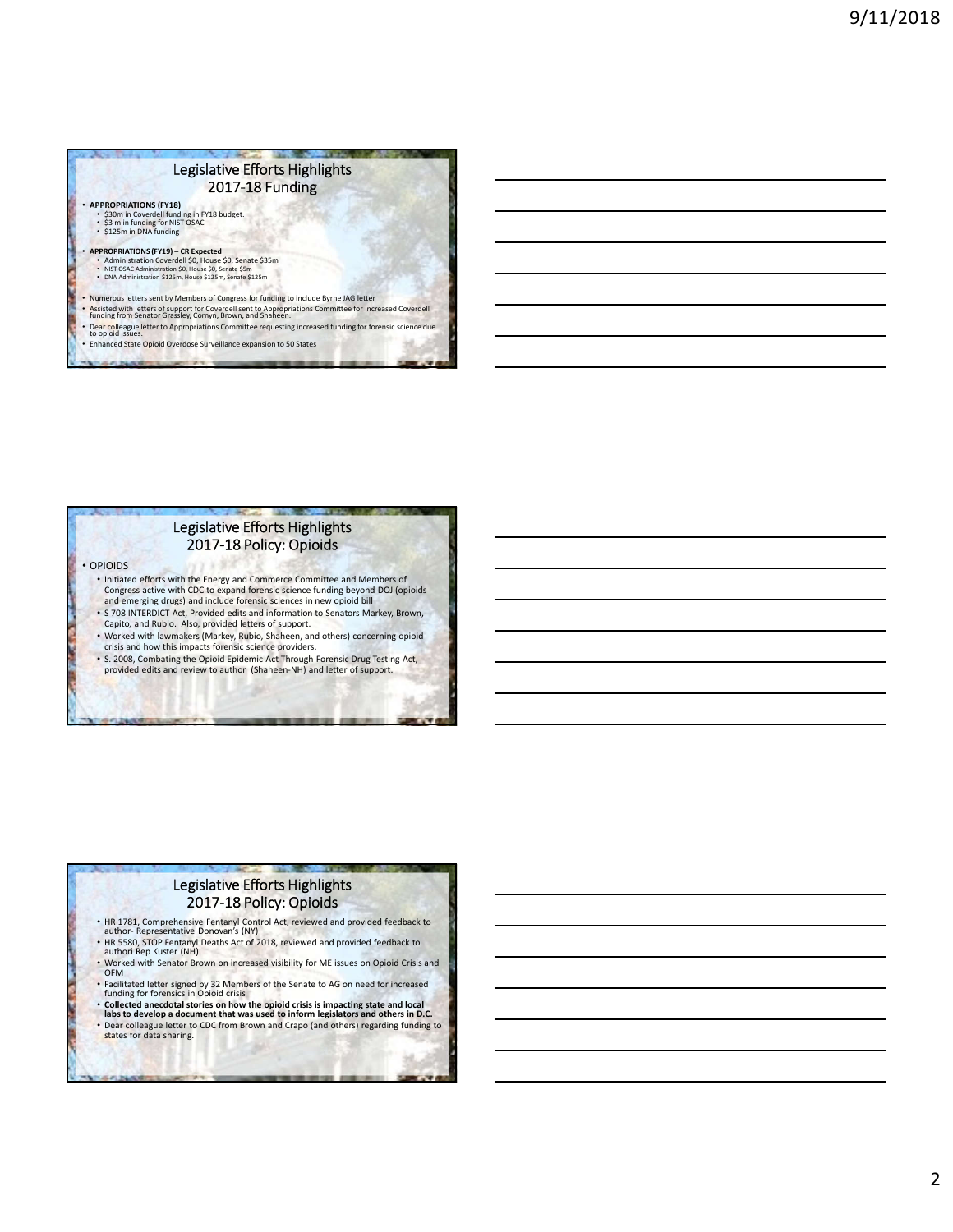#### Legislative Efforts Highlights 2017-18 Policy: Sexual Assault and DNA

- SEXUAL ASSAULT/DNA ISSUES
	-
	-
	- RAPID DNA Bill passes (assisting in drafting, support letter and passage)<br>• VAWA Reauthorization begins-comments provided<br>• SAFER legislation.<br>• SAFER Worked with all organizations on comments for SAFER legislation.<br>• Pr
	-
	-
	- Megan Rondini Act, Provided comments to Representative Poe on a forensic nursing bill. CFSO did not support the current wording.
- CFSO testifies in both House and Senate Debbie Smith hearings

#### Legislative Efforts Highlights 2017-2018 Policy: Other

- Office of Forensic Science: redraft for House and Senate at their request
- Office of Forensic Medicine: Senator Brown
- Comment on Cornyn Cold Case bill for prosecutors
- NAMUS Reauthorization: include language for ME loans and fellowships
- Letter to CDC from Senator Brown: work force assessment, joint agency efforts, Enhanced State Opioid Overdose Surveillance expansion
- Criminal Justice Reform: on hold again until after election

# Legislative Efforts Highlights

#### **Multiple meetings in Washington DC which included:**

- Senate and House Judiciary Committees
- Senate and House Appropriations Committees
- Legislators visited--Cruz, Thune, Cornyn, Crapo, Feinstein, Hatch, Heller, Sensenbrenner, Poe, Gowdy, Ratcliffe, Grassley, Risch, Ellison, Klobuchar, Franken, Shelby, Strange, Palmer, Holmes-Norton, Kaine, Beyer, Price, Brown (OH), Shaheen, Donovan, Meehan, and others.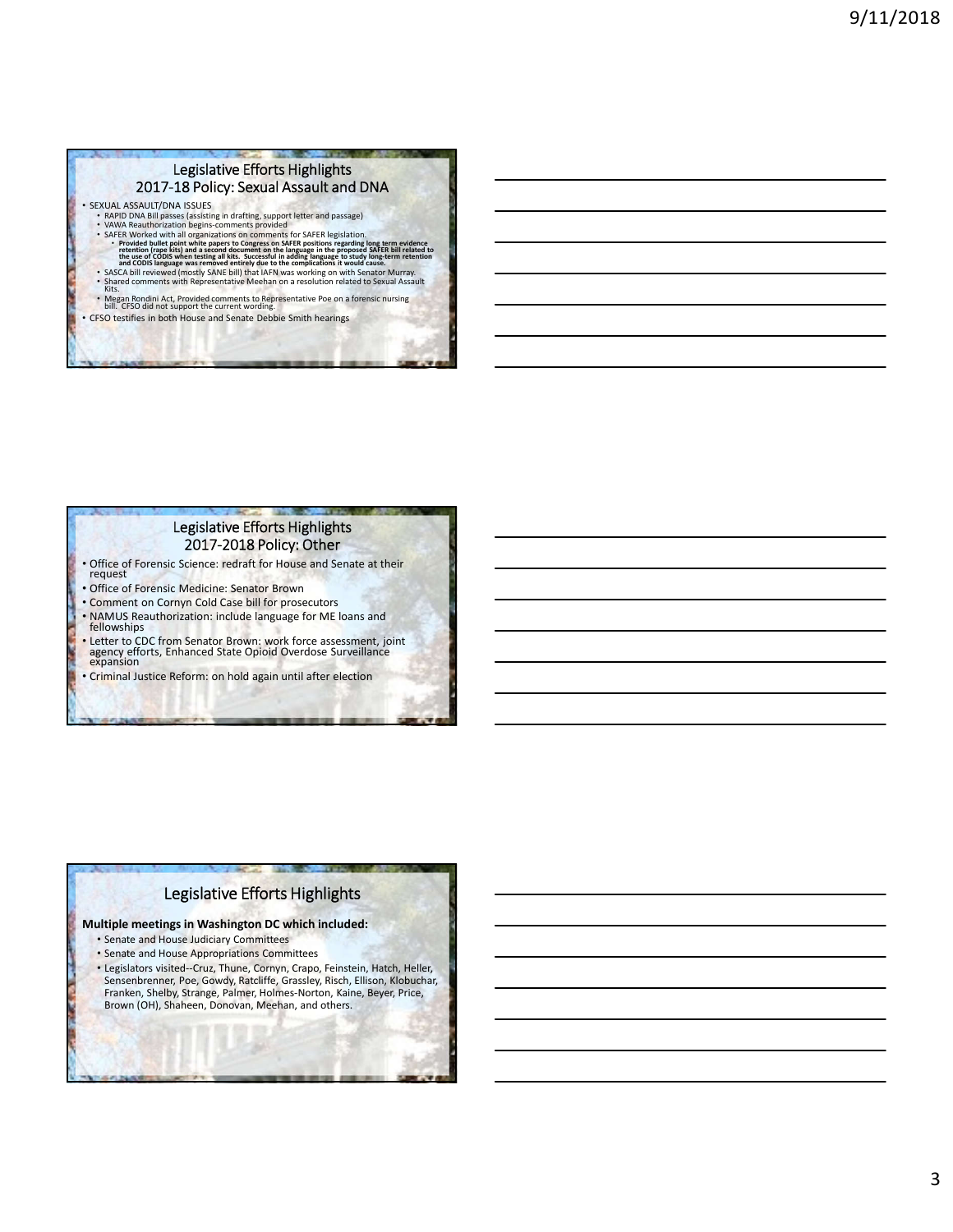# Legislative Efforts Highlights

**Multiple meetings in Washington DC which included:**

- NIJ, DOJ, BJA, OVW, OAG, ODAG, NHTSA, OMB, GAO, NIST, CDC.
- House Science Committee staff (support of OSAC and general overview) • **Meeting with OSTP at the White House. Met with President Trump**
- **staff on forensic science at the White House.** • **Multiple meetings on forensic needs assessment at DOJ**
- **At least four listening sessions at GAO regarding DNA funding, opioid issues, OFS/Coverdell**

## Position Papers and Letters of Support Highlights

• Multiple media releases on DAG support (IAI meeting).

• NFSA CFSO Board positions. • Generated newsletters, budget briefings, and emails.

### CFSO Presentations:

- Provided webinar on Coverdell (JFAA changes)
- Provided a membership webinar on CEBR changes
- ABA meeting at Fordham Law School (NYC)
- NAAG meeting in D.C.
- Various national and regional forensic science meetings
- Met with CDC/DOJ/NHTSA/DOT regarding data collection
- SAKI webinar
- National Governor Association briefing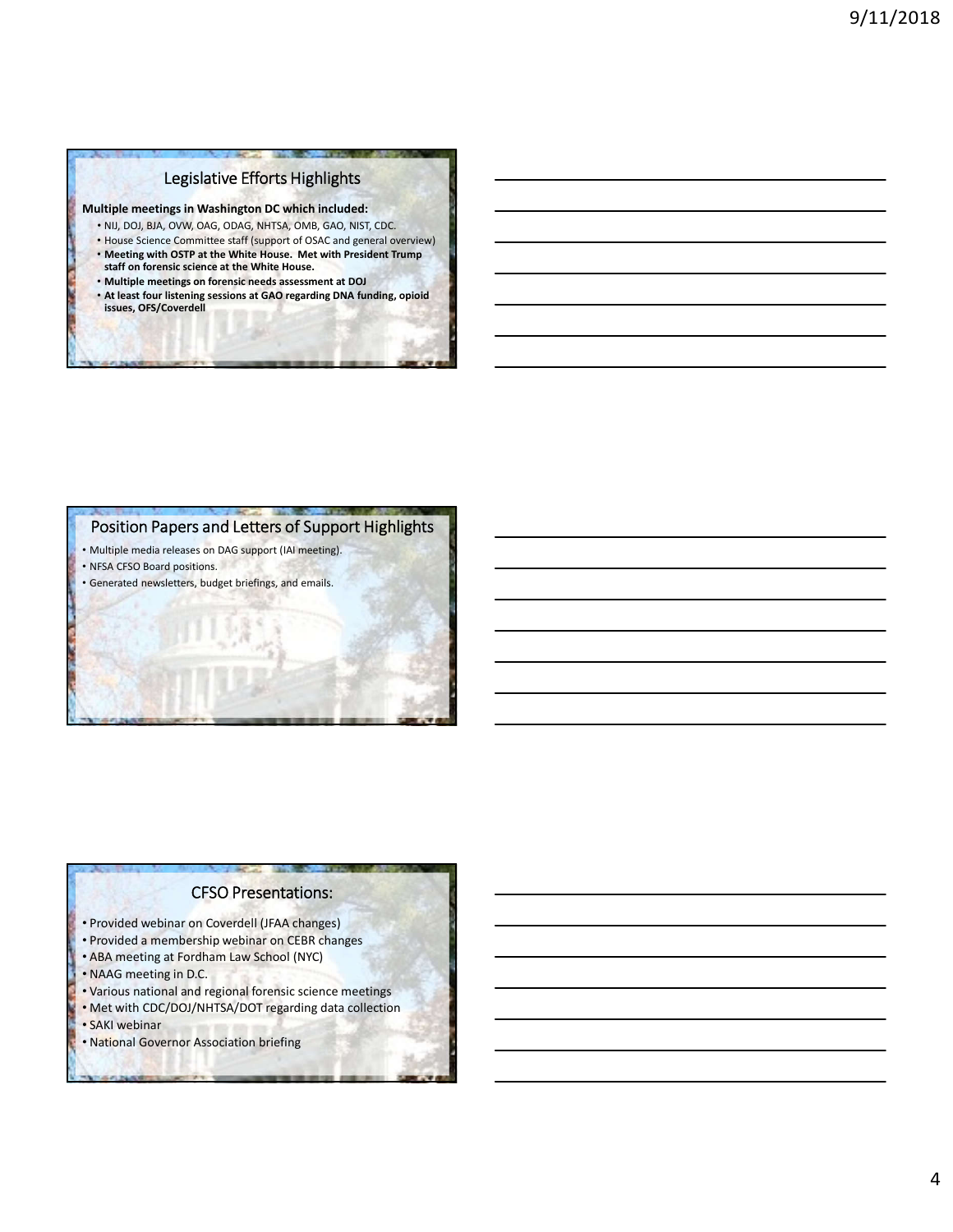## FLN-TWG

• The National Institute of Justice (NIJ), in partnership with the Forensic Technology Center of Excellence (FTCoE) at RTI International (Research Triangle Institute), has formed the Forensic Laboratory Needs - Technology Working Group (FLN-TWG). The FLN-TWG will support NIJ's mission to improve knowledge and understanding of the forensic technology needs of federal, state, local, and tribal forensic practitioners and crime laboratories.

### Value of Partnership

- Accreditation Initiative (ASCLD/IAI)
- ISO TAG (AAFS/ASCLD/IAI?)
- Data Sharing Initiative at CDC/DOJ/DOT
- Opioid Working Groups (AAFS, NAME, ASCLD)
- Human Factors Training
- Trauma and Stress Working Group (ASCLD/AAPL)
- National Association of Attorney's General • National Governor's Association